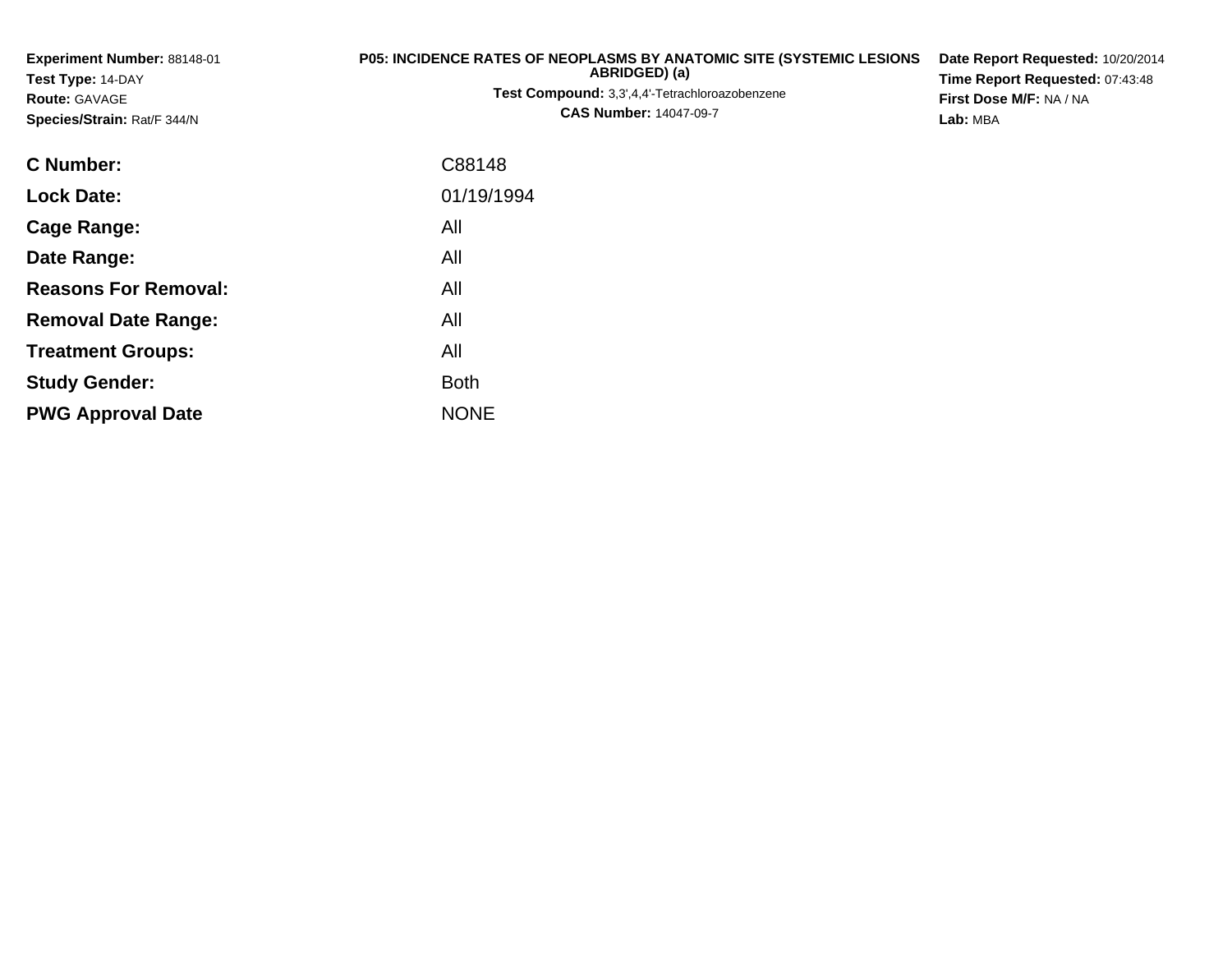| Experiment Number: 88148-01             |         | P05: INCIDENCE RATES OF NEOPLASMS BY ANATOMIC SITE (SYSTEMIC LESIONS<br>ABRIDGED) (a) | Date Report Requested: 10/20/2014<br>Time Report Requested: 07:43:48 |          |                                     |                     |  |  |
|-----------------------------------------|---------|---------------------------------------------------------------------------------------|----------------------------------------------------------------------|----------|-------------------------------------|---------------------|--|--|
| Test Type: 14-DAY<br>Route: GAVAGE      |         | Test Compound: 3,3',4,4'-Tetrachloroazobenzene                                        |                                                                      |          |                                     |                     |  |  |
| Species/Strain: Rat/F 344/N             |         |                                                                                       | <b>CAS Number: 14047-09-7</b>                                        |          | First Dose M/F: NA / NA<br>Lab: MBA |                     |  |  |
|                                         |         |                                                                                       |                                                                      |          |                                     |                     |  |  |
| F 344/N Rat MALE                        | 0 MG/KG | <b>MG/KG</b><br>12.5                                                                  | 32 MG/KG                                                             | 80 MG/KG | <b>MG/KG</b><br>200                 | <b>MG/KG</b><br>500 |  |  |
| <b>Disposition Summary</b>              |         |                                                                                       |                                                                      |          |                                     |                     |  |  |
| <b>Animals Initially In Study</b>       | 5       | 5                                                                                     | 5                                                                    | 5        | 5                                   | 5                   |  |  |
| <b>Early Deaths</b>                     |         |                                                                                       |                                                                      |          |                                     |                     |  |  |
| <b>Survivors</b>                        |         |                                                                                       |                                                                      |          |                                     |                     |  |  |
| <b>Terminal Sacrifice</b>               | 5       | 5                                                                                     | 5                                                                    | 5        | 5                                   | 5                   |  |  |
| <b>Animals Examined Microscopically</b> | 5       | 5                                                                                     | 5                                                                    | 5        | 5                                   | 5                   |  |  |
| <b>ALIMENTARY SYSTEM</b>                |         |                                                                                       |                                                                      |          |                                     |                     |  |  |
| Liver                                   | (5)     | (0)                                                                                   | (0)                                                                  | (0)      | (1)                                 | (5)                 |  |  |
| Stomach, Forestomach                    | (5)     | (0)                                                                                   | (0)                                                                  | (0)      | (0)                                 | (5)                 |  |  |
| Stomach, Glandular                      | (5)     | (0)                                                                                   | (0)                                                                  | (0)      | (0)                                 | (5)                 |  |  |
| CARDIOVASCULAR SYSTEM<br>None           |         |                                                                                       |                                                                      |          |                                     |                     |  |  |
| <b>ENDOCRINE SYSTEM</b><br>None         |         |                                                                                       |                                                                      |          |                                     |                     |  |  |
| <b>GENERAL BODY SYSTEM</b><br>None      |         |                                                                                       |                                                                      |          |                                     |                     |  |  |
| <b>GENITAL SYSTEM</b><br>None           |         |                                                                                       |                                                                      |          |                                     |                     |  |  |
| <b>HEMATOPOIETIC SYSTEM</b>             |         |                                                                                       |                                                                      |          |                                     |                     |  |  |
| Lymph Node, Mesenteric                  | (5)     | (0)                                                                                   | (0)                                                                  | (0)      | (0)                                 | (5)                 |  |  |
| Spleen                                  | (5)     | (5)                                                                                   | (5)                                                                  | (5)      | (5)                                 | (5)                 |  |  |
| Thymus                                  | (5)     | (0)                                                                                   | (0)                                                                  | (0)      | (0)                                 | (5)                 |  |  |
|                                         |         |                                                                                       |                                                                      |          |                                     |                     |  |  |

INTEGUMENTARY SYSTEM

None

a - Number of animals examined microscopically at site and number of animals with lesion

b - Primary tumors: all tumors except metastatic tumors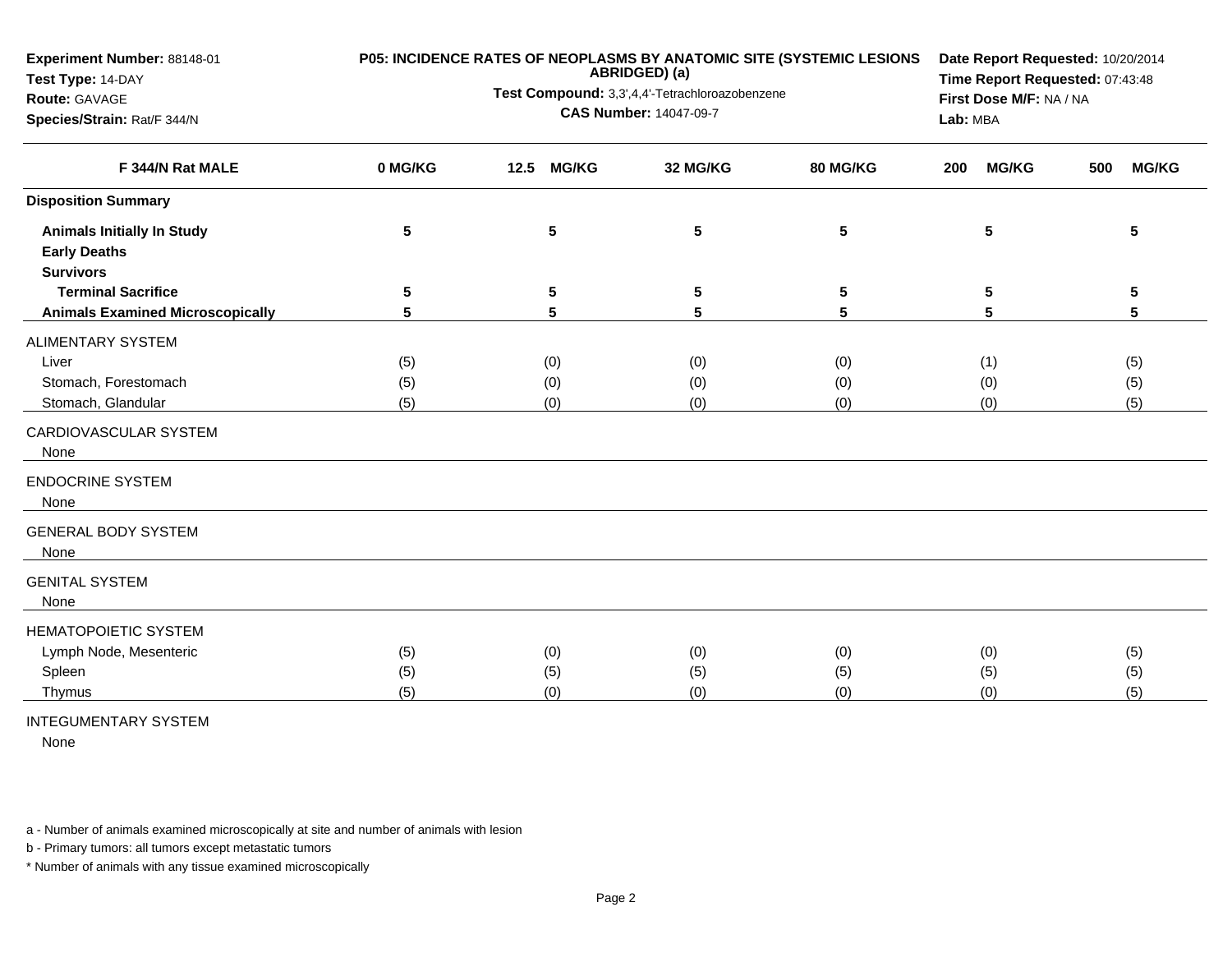| Experiment Number: 88148-01<br>Test Type: 14-DAY<br><b>Route: GAVAGE</b><br>Species/Strain: Rat/F 344/N | P05: INCIDENCE RATES OF NEOPLASMS BY ANATOMIC SITE (SYSTEMIC LESIONS | Date Report Requested: 10/20/2014<br>Time Report Requested: 07:43:48<br>First Dose M/F: NA / NA<br>Lab: MBA |          |                 |                     |                     |
|---------------------------------------------------------------------------------------------------------|----------------------------------------------------------------------|-------------------------------------------------------------------------------------------------------------|----------|-----------------|---------------------|---------------------|
| F 344/N Rat MALE                                                                                        | 0 MG/KG                                                              | <b>MG/KG</b><br>12.5                                                                                        | 32 MG/KG | <b>80 MG/KG</b> | <b>MG/KG</b><br>200 | <b>MG/KG</b><br>500 |
| MUSCULOSKELETAL SYSTEM<br>None                                                                          |                                                                      |                                                                                                             |          |                 |                     |                     |
| NERVOUS SYSTEM<br>None                                                                                  |                                                                      |                                                                                                             |          |                 |                     |                     |
| <b>RESPIRATORY SYSTEM</b><br>None                                                                       |                                                                      |                                                                                                             |          |                 |                     |                     |
| SPECIAL SENSES SYSTEM<br>None                                                                           |                                                                      |                                                                                                             |          |                 |                     |                     |
| URINARY SYSTEM<br>Kidney                                                                                | (5)                                                                  | (5)                                                                                                         | (5)      | (5)             | (5)                 | (5)                 |

a - Number of animals examined microscopically at site and number of animals with lesion

b - Primary tumors: all tumors except metastatic tumors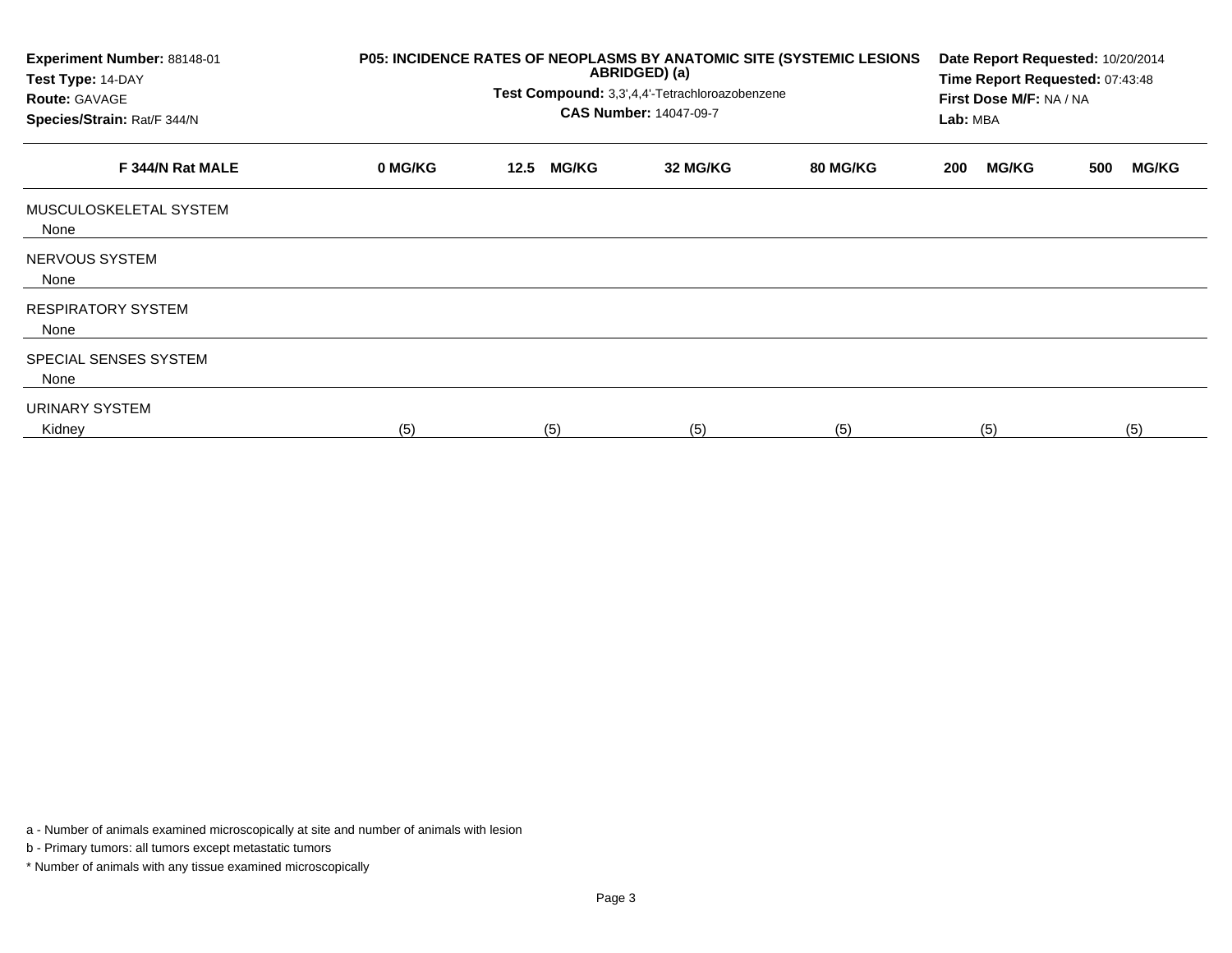| Experiment Number: 88148-01<br>Test Type: 14-DAY<br><b>Route: GAVAGE</b><br>Species/Strain: Rat/F 344/N | P05: INCIDENCE RATES OF NEOPLASMS BY ANATOMIC SITE (SYSTEMIC LESIONS<br>ABRIDGED) (a)<br>Test Compound: 3,3',4,4'-Tetrachloroazobenzene<br><b>CAS Number: 14047-09-7</b> |      |              |          |          |     | Date Report Requested: 10/20/2014<br>Time Report Requested: 07:43:48<br>First Dose M/F: NA / NA<br>Lab: MBA |     |              |  |  |
|---------------------------------------------------------------------------------------------------------|--------------------------------------------------------------------------------------------------------------------------------------------------------------------------|------|--------------|----------|----------|-----|-------------------------------------------------------------------------------------------------------------|-----|--------------|--|--|
| F 344/N Rat MALE                                                                                        | 0 MG/KG                                                                                                                                                                  | 12.5 | <b>MG/KG</b> | 32 MG/KG | 80 MG/KG | 200 | <b>MG/KG</b>                                                                                                | 500 | <b>MG/KG</b> |  |  |
| <b>Tumor Summary for MALE</b>                                                                           |                                                                                                                                                                          |      |              |          |          |     |                                                                                                             |     |              |  |  |
| <b>Total Animals with Primary Neoplasms (b)</b><br><b>Total Primary Neoplasms</b>                       |                                                                                                                                                                          |      |              |          |          |     |                                                                                                             |     |              |  |  |
| <b>Total Animals with Benign Neoplasms</b><br><b>Total Benign Neoplasms</b>                             |                                                                                                                                                                          |      |              |          |          |     |                                                                                                             |     |              |  |  |
| <b>Total Animals with Malignant Neoplasms</b><br><b>Total Malignant Neoplasms</b>                       |                                                                                                                                                                          |      |              |          |          |     |                                                                                                             |     |              |  |  |
| <b>Total Animals with Metastatic Neoplasms</b><br><b>Total Metastatic Neoplasms</b>                     |                                                                                                                                                                          |      |              |          |          |     |                                                                                                             |     |              |  |  |
| <b>Total Animals with Malignant Neoplasms</b><br><b>Uncertain Primary Site</b>                          |                                                                                                                                                                          |      |              |          |          |     |                                                                                                             |     |              |  |  |
| Total Animals with Neoplasms Uncertain -<br><b>Benign or Malignant</b>                                  |                                                                                                                                                                          |      |              |          |          |     |                                                                                                             |     |              |  |  |
| <b>Total Uncertain Neoplasms</b>                                                                        |                                                                                                                                                                          |      |              |          |          |     |                                                                                                             |     |              |  |  |

\*\*\*END OF MALE DATA\*\*\*

a - Number of animals examined microscopically at site and number of animals with lesion

b - Primary tumors: all tumors except metastatic tumors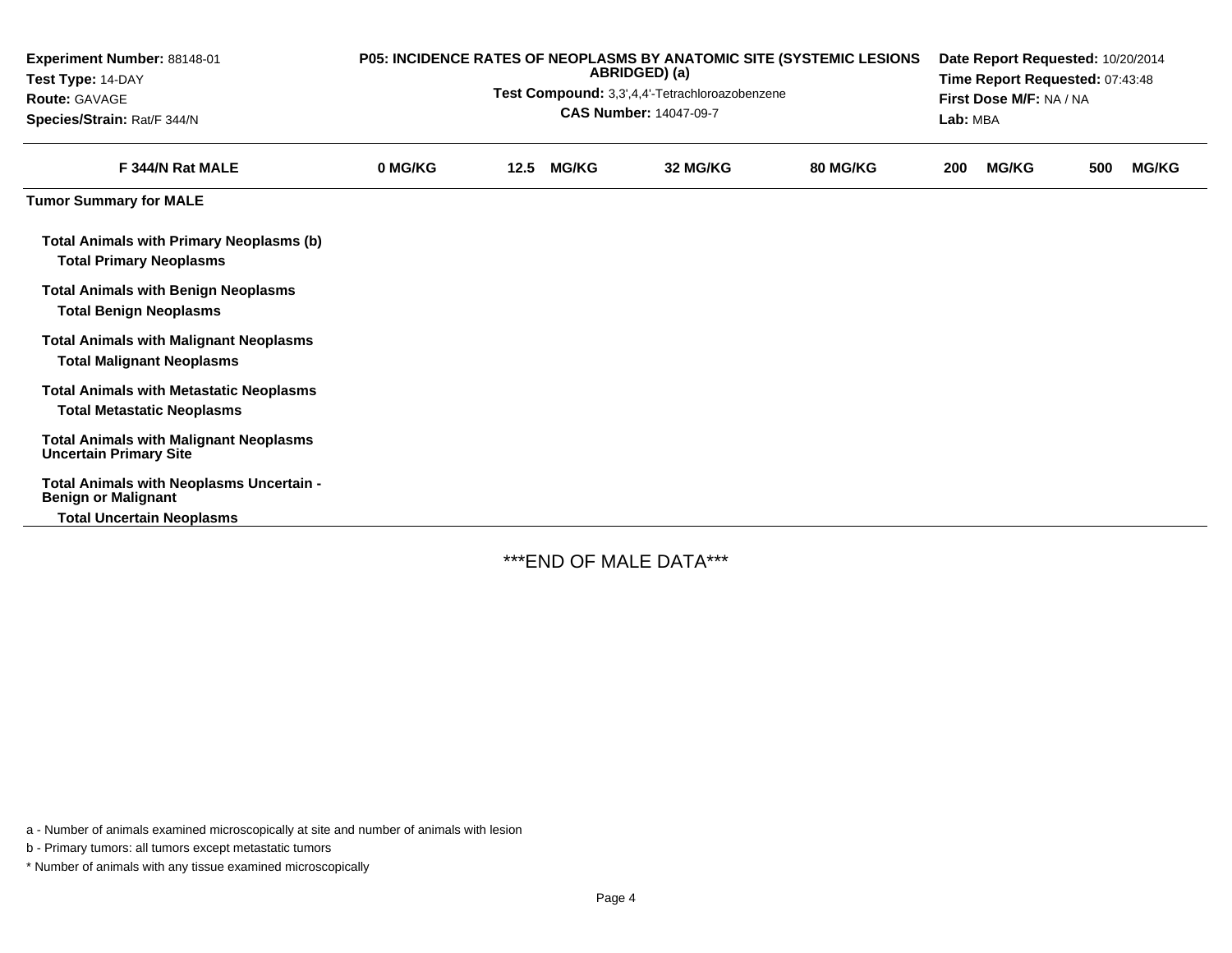| ABRIDGED) (a)<br>Test Compound: 3,3',4,4'-Tetrachloroazobenzene<br>First Dose M/F: NA / NA<br><b>Route: GAVAGE</b><br><b>CAS Number: 14047-09-7</b><br>Species/Strain: Rat/F 344/N<br>Lab: MBA<br>0 MG/KG<br><b>MG/KG</b><br>F 344/N Rat FEMALE<br>12.5<br>32 MG/KG<br>80 MG/KG<br><b>MG/KG</b><br><b>MG/KG</b><br>200<br>500<br><b>Disposition Summary</b><br>5<br>5<br>5<br>5<br>5<br><b>Animals Initially In Study</b><br>5<br><b>Early Deaths</b><br><b>Survivors</b><br><b>Terminal Sacrifice</b><br>5<br>5<br>5<br>5<br>5<br>5<br>5<br>5<br>5<br>5<br>5<br><b>Animals Examined Microscopically</b><br>5<br><b>ALIMENTARY SYSTEM</b><br>Liver<br>(0)<br>(0)<br>(5)<br>(1)<br>(1)<br>(5)<br>Stomach, Forestomach<br>(5)<br>(0)<br>(0)<br>(0)<br>(0)<br>(5)<br>(5)<br>(5)<br>Stomach, Glandular<br>(0)<br>(0)<br>(0)<br>(0)<br>CARDIOVASCULAR SYSTEM<br>None<br><b>ENDOCRINE SYSTEM</b><br>None<br><b>GENERAL BODY SYSTEM</b><br>None<br><b>GENITAL SYSTEM</b><br>(0)<br>(0)<br>(0)<br>(0)<br>(0)<br>(1)<br>Ovary<br>HEMATOPOIETIC SYSTEM<br>Lymph Node, Mesenteric<br>(0)<br>(5)<br>(0)<br>(0)<br>(0)<br>(5)<br>Spleen<br>(5)<br>(5)<br>(5)<br>(5)<br>(5)<br>(5)<br>(5)<br>(0)<br>(0)<br>(0)<br>(0)<br>(5)<br>Thymus | Experiment Number: 88148-01 | P05: INCIDENCE RATES OF NEOPLASMS BY ANATOMIC SITE (SYSTEMIC LESIONS | Date Report Requested: 10/20/2014<br>Time Report Requested: 07:43:49 |  |  |  |
|--------------------------------------------------------------------------------------------------------------------------------------------------------------------------------------------------------------------------------------------------------------------------------------------------------------------------------------------------------------------------------------------------------------------------------------------------------------------------------------------------------------------------------------------------------------------------------------------------------------------------------------------------------------------------------------------------------------------------------------------------------------------------------------------------------------------------------------------------------------------------------------------------------------------------------------------------------------------------------------------------------------------------------------------------------------------------------------------------------------------------------------------------------------------------------------------------------------------------|-----------------------------|----------------------------------------------------------------------|----------------------------------------------------------------------|--|--|--|
|                                                                                                                                                                                                                                                                                                                                                                                                                                                                                                                                                                                                                                                                                                                                                                                                                                                                                                                                                                                                                                                                                                                                                                                                                          | Test Type: 14-DAY           |                                                                      |                                                                      |  |  |  |
|                                                                                                                                                                                                                                                                                                                                                                                                                                                                                                                                                                                                                                                                                                                                                                                                                                                                                                                                                                                                                                                                                                                                                                                                                          |                             |                                                                      |                                                                      |  |  |  |
|                                                                                                                                                                                                                                                                                                                                                                                                                                                                                                                                                                                                                                                                                                                                                                                                                                                                                                                                                                                                                                                                                                                                                                                                                          |                             |                                                                      |                                                                      |  |  |  |
|                                                                                                                                                                                                                                                                                                                                                                                                                                                                                                                                                                                                                                                                                                                                                                                                                                                                                                                                                                                                                                                                                                                                                                                                                          |                             |                                                                      |                                                                      |  |  |  |
|                                                                                                                                                                                                                                                                                                                                                                                                                                                                                                                                                                                                                                                                                                                                                                                                                                                                                                                                                                                                                                                                                                                                                                                                                          |                             |                                                                      |                                                                      |  |  |  |
|                                                                                                                                                                                                                                                                                                                                                                                                                                                                                                                                                                                                                                                                                                                                                                                                                                                                                                                                                                                                                                                                                                                                                                                                                          |                             |                                                                      |                                                                      |  |  |  |
|                                                                                                                                                                                                                                                                                                                                                                                                                                                                                                                                                                                                                                                                                                                                                                                                                                                                                                                                                                                                                                                                                                                                                                                                                          |                             |                                                                      |                                                                      |  |  |  |
|                                                                                                                                                                                                                                                                                                                                                                                                                                                                                                                                                                                                                                                                                                                                                                                                                                                                                                                                                                                                                                                                                                                                                                                                                          |                             |                                                                      |                                                                      |  |  |  |
|                                                                                                                                                                                                                                                                                                                                                                                                                                                                                                                                                                                                                                                                                                                                                                                                                                                                                                                                                                                                                                                                                                                                                                                                                          |                             |                                                                      |                                                                      |  |  |  |
|                                                                                                                                                                                                                                                                                                                                                                                                                                                                                                                                                                                                                                                                                                                                                                                                                                                                                                                                                                                                                                                                                                                                                                                                                          |                             |                                                                      |                                                                      |  |  |  |
|                                                                                                                                                                                                                                                                                                                                                                                                                                                                                                                                                                                                                                                                                                                                                                                                                                                                                                                                                                                                                                                                                                                                                                                                                          |                             |                                                                      |                                                                      |  |  |  |
|                                                                                                                                                                                                                                                                                                                                                                                                                                                                                                                                                                                                                                                                                                                                                                                                                                                                                                                                                                                                                                                                                                                                                                                                                          |                             |                                                                      |                                                                      |  |  |  |
|                                                                                                                                                                                                                                                                                                                                                                                                                                                                                                                                                                                                                                                                                                                                                                                                                                                                                                                                                                                                                                                                                                                                                                                                                          |                             |                                                                      |                                                                      |  |  |  |
|                                                                                                                                                                                                                                                                                                                                                                                                                                                                                                                                                                                                                                                                                                                                                                                                                                                                                                                                                                                                                                                                                                                                                                                                                          |                             |                                                                      |                                                                      |  |  |  |
|                                                                                                                                                                                                                                                                                                                                                                                                                                                                                                                                                                                                                                                                                                                                                                                                                                                                                                                                                                                                                                                                                                                                                                                                                          |                             |                                                                      |                                                                      |  |  |  |
|                                                                                                                                                                                                                                                                                                                                                                                                                                                                                                                                                                                                                                                                                                                                                                                                                                                                                                                                                                                                                                                                                                                                                                                                                          |                             |                                                                      |                                                                      |  |  |  |
|                                                                                                                                                                                                                                                                                                                                                                                                                                                                                                                                                                                                                                                                                                                                                                                                                                                                                                                                                                                                                                                                                                                                                                                                                          |                             |                                                                      |                                                                      |  |  |  |
|                                                                                                                                                                                                                                                                                                                                                                                                                                                                                                                                                                                                                                                                                                                                                                                                                                                                                                                                                                                                                                                                                                                                                                                                                          |                             |                                                                      |                                                                      |  |  |  |
|                                                                                                                                                                                                                                                                                                                                                                                                                                                                                                                                                                                                                                                                                                                                                                                                                                                                                                                                                                                                                                                                                                                                                                                                                          |                             |                                                                      |                                                                      |  |  |  |
|                                                                                                                                                                                                                                                                                                                                                                                                                                                                                                                                                                                                                                                                                                                                                                                                                                                                                                                                                                                                                                                                                                                                                                                                                          |                             |                                                                      |                                                                      |  |  |  |
|                                                                                                                                                                                                                                                                                                                                                                                                                                                                                                                                                                                                                                                                                                                                                                                                                                                                                                                                                                                                                                                                                                                                                                                                                          |                             |                                                                      |                                                                      |  |  |  |
|                                                                                                                                                                                                                                                                                                                                                                                                                                                                                                                                                                                                                                                                                                                                                                                                                                                                                                                                                                                                                                                                                                                                                                                                                          |                             |                                                                      |                                                                      |  |  |  |
|                                                                                                                                                                                                                                                                                                                                                                                                                                                                                                                                                                                                                                                                                                                                                                                                                                                                                                                                                                                                                                                                                                                                                                                                                          |                             |                                                                      |                                                                      |  |  |  |

INTEGUMENTARY SYSTEM

None

a - Number of animals examined microscopically at site and number of animals with lesion

b - Primary tumors: all tumors except metastatic tumors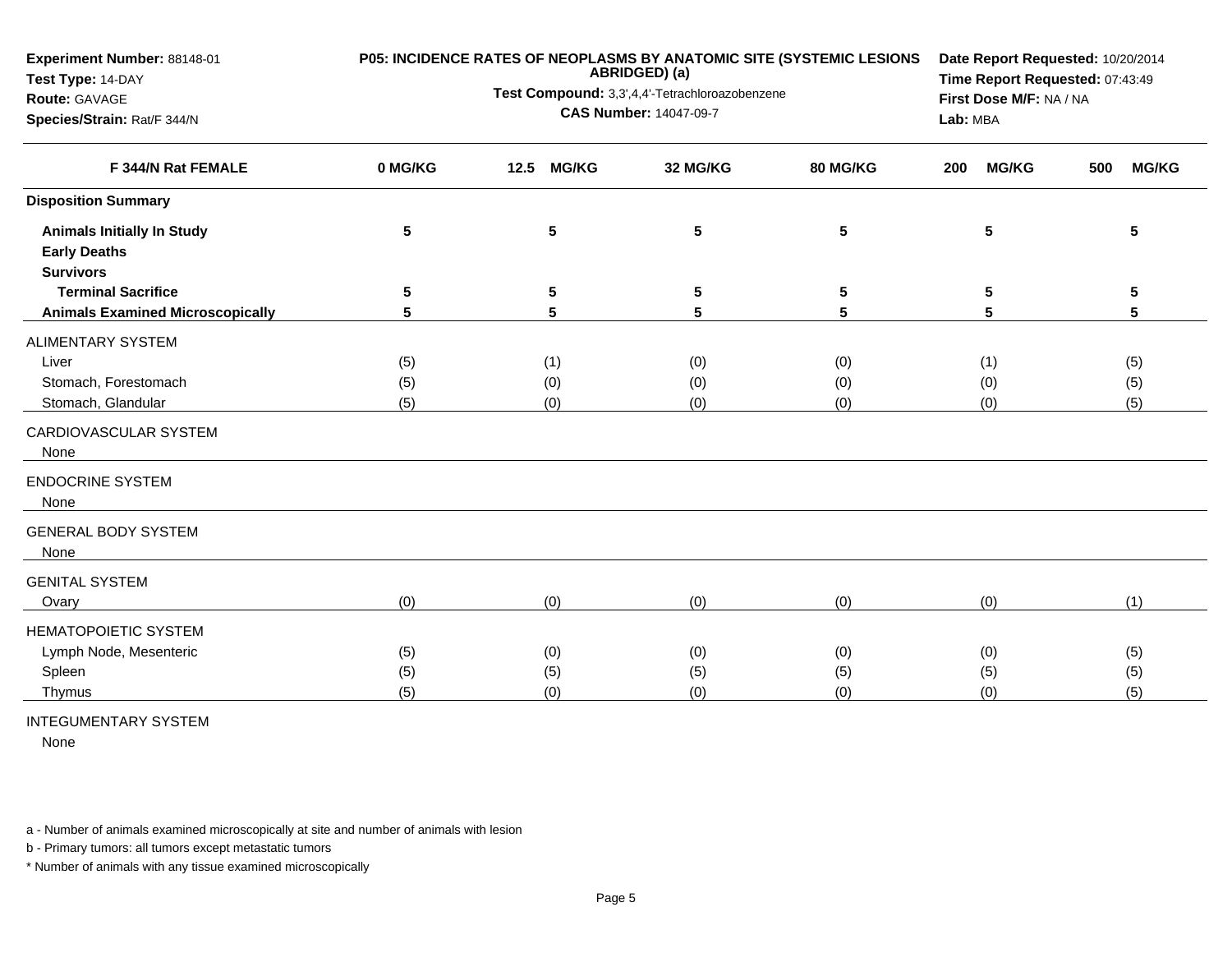| Experiment Number: 88148-01<br>Test Type: 14-DAY<br><b>Route: GAVAGE</b><br>Species/Strain: Rat/F 344/N | P05: INCIDENCE RATES OF NEOPLASMS BY ANATOMIC SITE (SYSTEMIC LESIONS<br>ABRIDGED) (a)<br>Test Compound: 3,3',4,4'-Tetrachloroazobenzene<br><b>CAS Number: 14047-09-7</b> |      |              |          |          | Date Report Requested: 10/20/2014<br>Time Report Requested: 07:43:49<br>First Dose M/F: NA / NA<br>Lab: MBA |              |     |              |
|---------------------------------------------------------------------------------------------------------|--------------------------------------------------------------------------------------------------------------------------------------------------------------------------|------|--------------|----------|----------|-------------------------------------------------------------------------------------------------------------|--------------|-----|--------------|
| F 344/N Rat FEMALE                                                                                      | 0 MG/KG                                                                                                                                                                  | 12.5 | <b>MG/KG</b> | 32 MG/KG | 80 MG/KG | 200                                                                                                         | <b>MG/KG</b> | 500 | <b>MG/KG</b> |
| MUSCULOSKELETAL SYSTEM<br>None                                                                          |                                                                                                                                                                          |      |              |          |          |                                                                                                             |              |     |              |
| NERVOUS SYSTEM<br>None                                                                                  |                                                                                                                                                                          |      |              |          |          |                                                                                                             |              |     |              |
| <b>RESPIRATORY SYSTEM</b><br>None                                                                       |                                                                                                                                                                          |      |              |          |          |                                                                                                             |              |     |              |
| SPECIAL SENSES SYSTEM<br>None                                                                           |                                                                                                                                                                          |      |              |          |          |                                                                                                             |              |     |              |
| URINARY SYSTEM<br>Kidney                                                                                | (5)                                                                                                                                                                      |      | (0)          | (0)      | (0)      |                                                                                                             | (0)          |     | (5)          |

a - Number of animals examined microscopically at site and number of animals with lesion

b - Primary tumors: all tumors except metastatic tumors